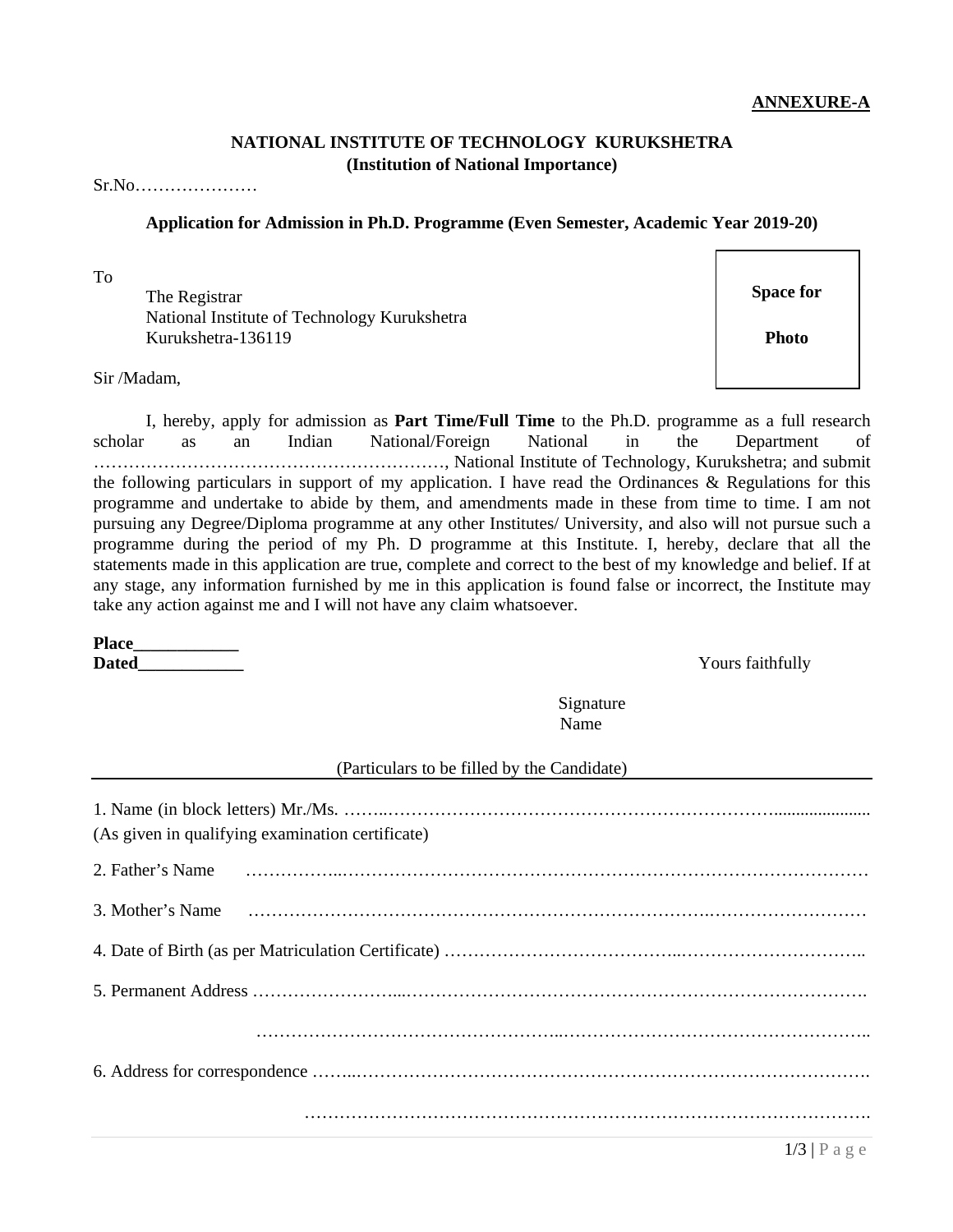| 7.  |  |
|-----|--|
| 8.  |  |
| 9.  |  |
| 10. |  |
| 11. |  |
| 12. |  |
| 13. |  |
| 14. |  |

15. Academic Qualifications-

| <b>Examination Passed</b>      | Discipline/<br>Specialization | Full-<br>time/<br>Part-<br>time | Name of the<br>University/<br>Institute | Year | Max.<br><b>Marks</b> | Marks/<br>Grade<br>Obtained | %age of<br><b>Marks</b> |
|--------------------------------|-------------------------------|---------------------------------|-----------------------------------------|------|----------------------|-----------------------------|-------------------------|
| Bachelor's Degree              |                               |                                 |                                         |      |                      |                             |                         |
| Master's Degree                |                               |                                 |                                         |      |                      |                             |                         |
| National<br>Test/GATE/NET etc. |                               |                                 |                                         |      |                      |                             |                         |
| Any other Exam                 |                               |                                 |                                         |      |                      |                             |                         |

16. Master's Programme Dissertation/ Project Title ……………………………………………………….

……………………………………………………………………………………………………….

17. Have you ever been disqualified from appearing in examinations or punished during your educational career?

(State Yes/No)………………………………………………………………………………………….….

If yes, Class/Examination………………………………Session/Year………………………………..…

Name of the University…………………………………Punishment awarded………………………...